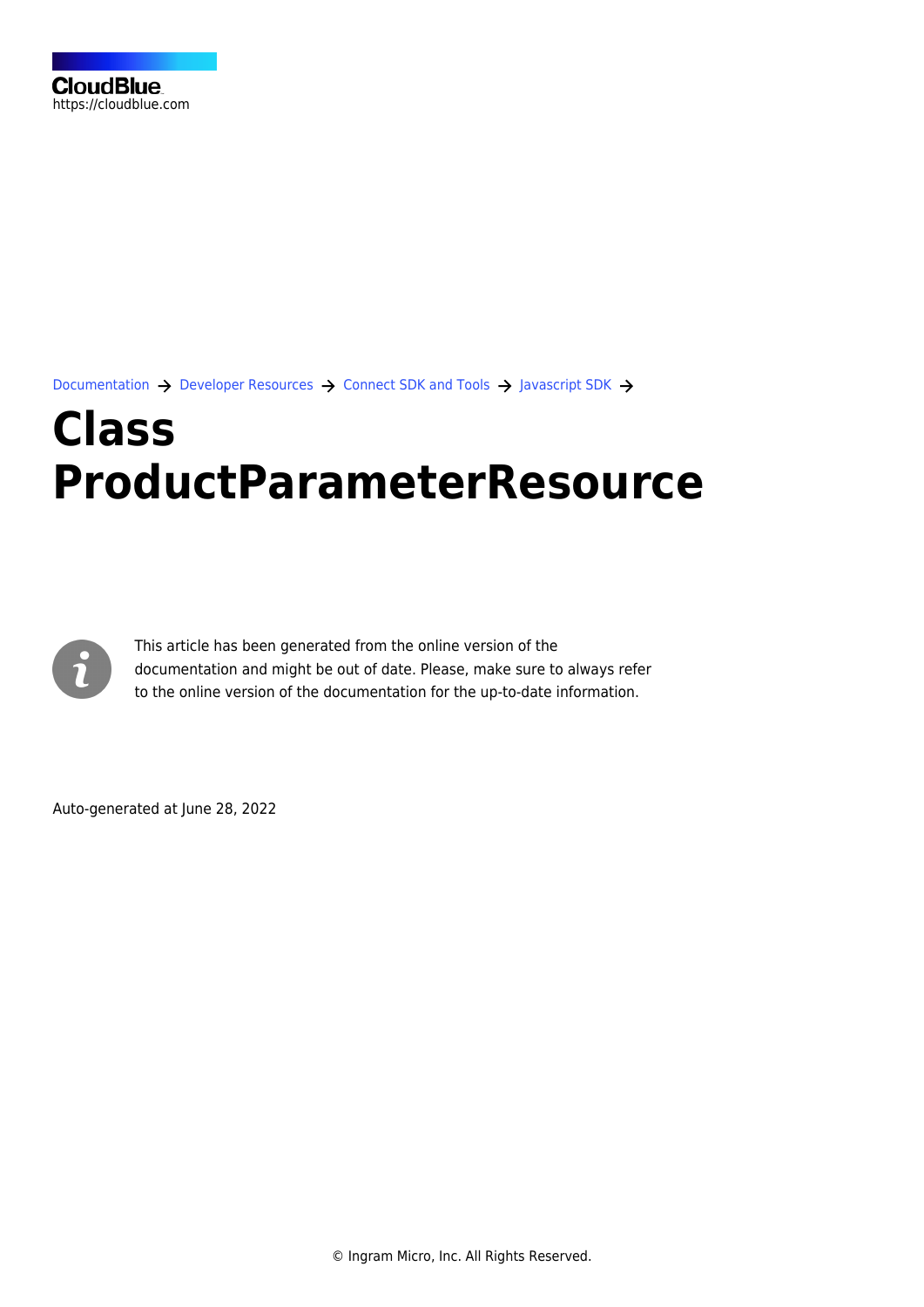# **CloudBlue**

# **Classes**

## [ProductActionResource](#page-1-0)

The ProductActionResource class provides methods to access the Action objects for a product.

#### [ProductVersionResource](#page-2-0) ⇐ GenericResource

The ProductVersionResource class provides methods to access the Version objects for a product.

[ProductConfigurationResource](#page-3-0) ⇐ GenericResource

The ProductConfigurationResource class provides methods to access the ProductConfiguration objects for a product.

#### [ProductParameterResource](#page-3-1) ⇐ GenericResource

The ProductParameterResource class provides methods to access the Productpameter objects for a product.

#### [ProductConnectionsResource](#page-3-2) ⇐ GenericResource

The ProductConnectionsResource class provides methods to access the ProductConnection objects for a product.

[ProductUsageRuleResource](#page-3-3) ⇐ GenericResource

The ProductUsageRulesResource class provides methods to access the ProductUsageRule objects for a product.

[ProductResource](#page-4-0) ⇐ GenericResource

The ProductResource class provides methods to access the products endpoint of the Cloud Blue Connect API.

# <span id="page-1-0"></span>**ProductActionResource**

The ProductActionResource class provides methods to access the Action objects for a product.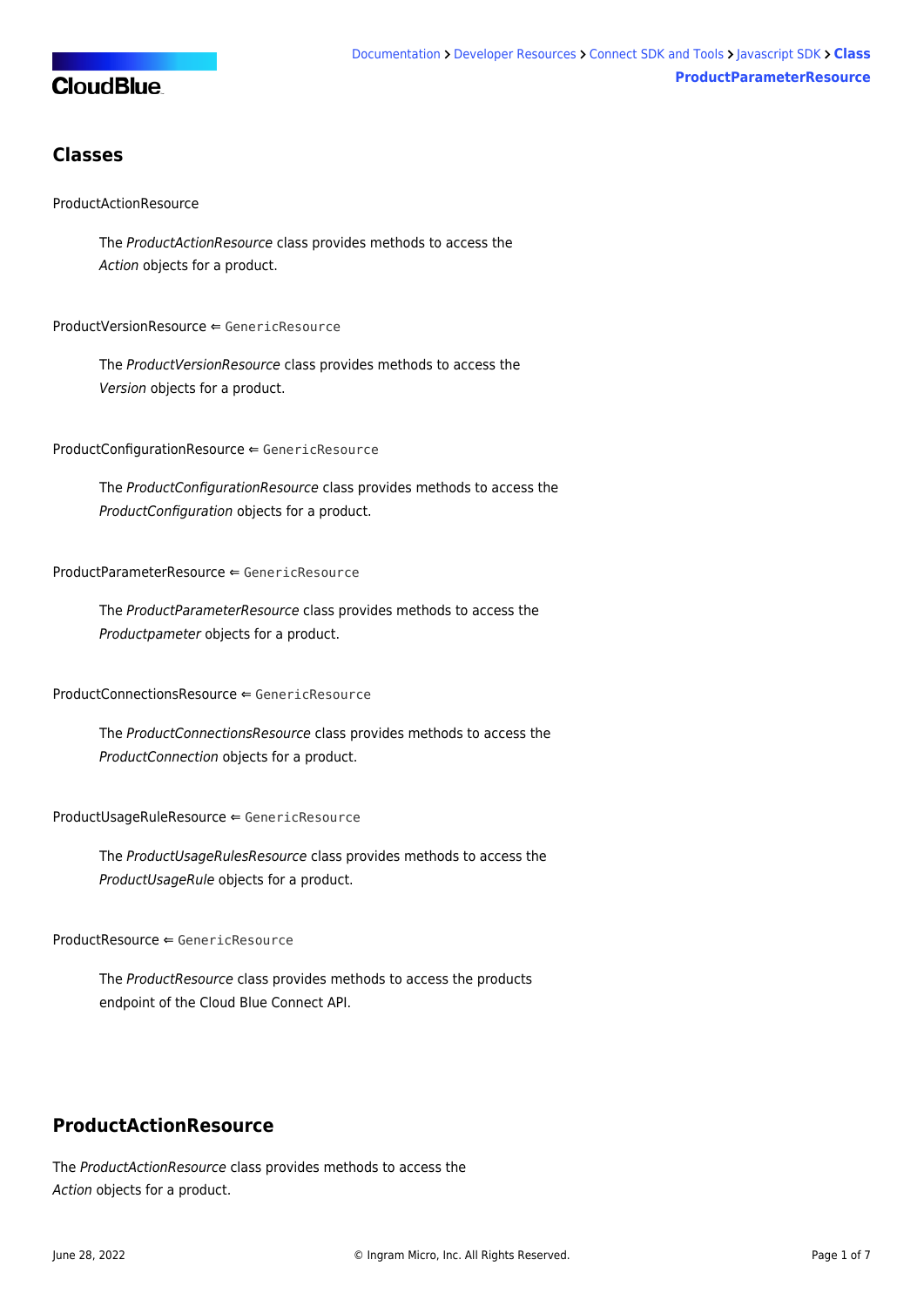

**Kind**: global class **Category**: Resources

## **productActionResource.link(id, assetId) ⇒ object**

Returns the ActionLink object for a product and asset.

**Kind**: instance method of [ProductActionResource](#page-1-0) **Returns**: object – The ActionLink object.

| Param   | Tvpe   |                                      | <b>Description</b> |
|---------|--------|--------------------------------------|--------------------|
| id      | strina | The unique identifier of the Action. |                    |
| assetid | string | The unique identifier of the Asset.  |                    |

# <span id="page-2-0"></span>**ProductVersionResource ⇐ GenericResource**

The ProductVersionResource class provides methods to access the Version objects for a product.

**Kind**: global class **Extends**: GenericResource **Category**: Resources

- [ProductVersionResource](#page-2-0) ← GenericResource
	- [new ProductVersionResource\(client, baseUri\)](#page-2-1)
	- [.actions\(id\)](#page-2-2) ⇒ [ProductActionResource](#page-1-0)

# <span id="page-2-1"></span>**new ProductVersionResource(client, baseUri)**

Creates a new instance of the ProductVersionResource class.

**Returns**: [ProductVersionResource](#page-2-0) – An instance of the ProductVersionResource class.

<span id="page-2-2"></span>

| <b>Param</b> | Tvpe          | <b>Description</b>                      |
|--------------|---------------|-----------------------------------------|
| client       | ConnectClient | An instance of the ConnectClient class. |
| baseUri      | string        | The base uri for this resource.         |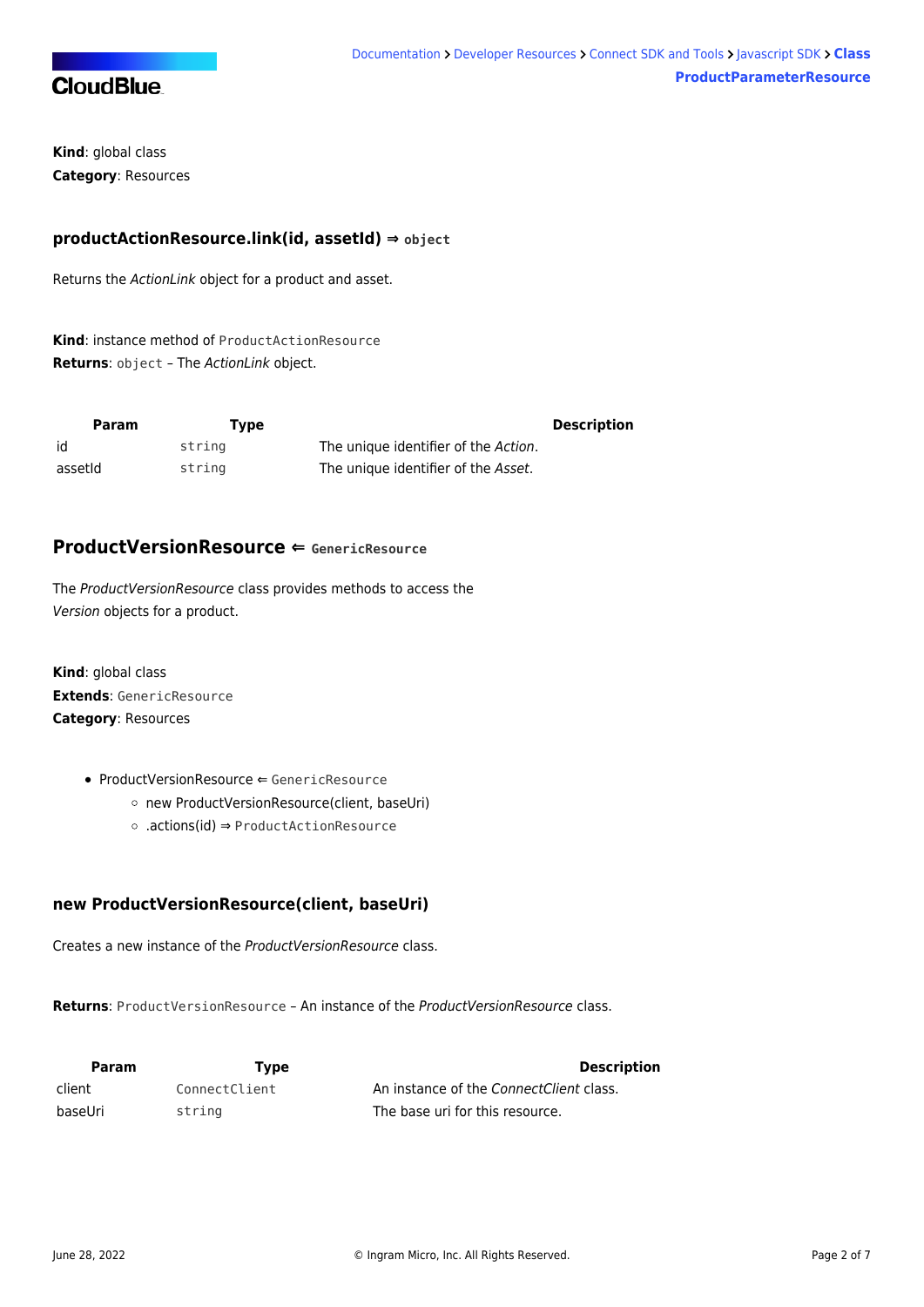

## **productVersionResource.actions(id) ⇒ [ProductActionResource](#page-1-0)**

Returns an instance of the ProductActionResource class to access the Action objects configured for a specific version of a Product.

**Kind**: instance method of [ProductVersionResource](#page-2-0) **Returns**: [ProductActionResource](#page-1-0) – The instance of the ProductActionResource class for a product/version.

<span id="page-3-0"></span>

| Param | Tvpe   | <b>Description</b>                                         |
|-------|--------|------------------------------------------------------------|
| id    | string | The unique identifier of the Version object for a Product. |

## **ProductConfigurationResource ⇐ GenericResource**

The ProductConfigurationResource class provides methods to access the ProductConfiguration objects for a product.

**Kind**: global class **Extends**: GenericResource **Category**: Resources

## <span id="page-3-1"></span>**ProductParameterResource ⇐ GenericResource**

The ProductParameterResource class provides methods to access the Productpameter objects for a product.

**Kind**: global class **Extends**: GenericResource **Category**: Resources

# <span id="page-3-2"></span>**ProductConnectionsResource ⇐ GenericResource**

The ProductConnectionsResource class provides methods to access the ProductConnection objects for a product.

<span id="page-3-3"></span>**Kind**: global class **Extends**: GenericResource **Category**: Resources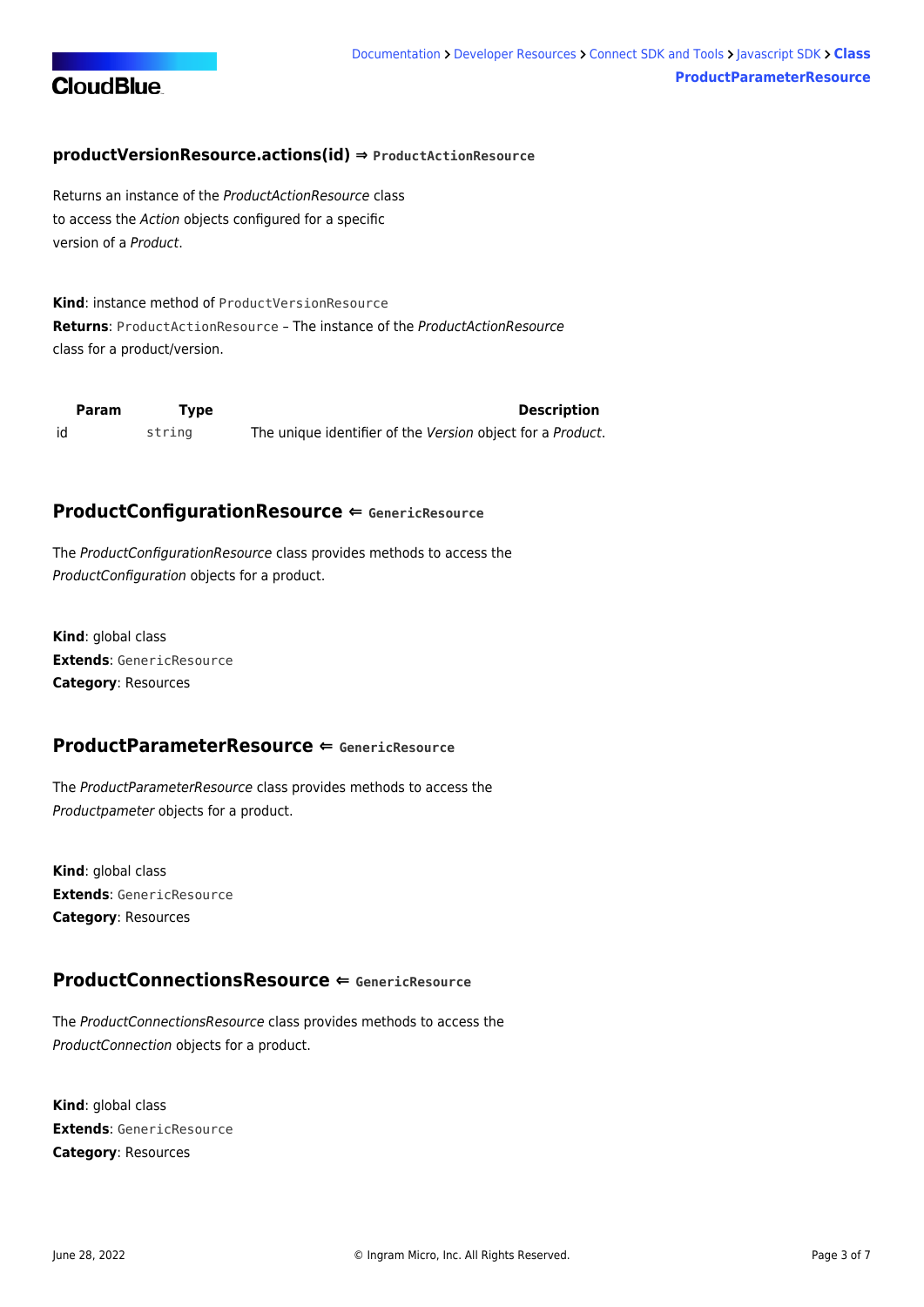

# **ProductUsageRuleResource ⇐ GenericResource**

The ProductUsageRulesResource class provides methods to access the ProductUsageRule objects for a product.

**Kind**: global class **Extends**: GenericResource **Category**: Resources

## <span id="page-4-0"></span>**ProductResource ⇐ GenericResource**

The ProductResource class provides methods to access the products endpoint of the Cloud Blue Connect API.

**Kind**: global class **Extends**: GenericResource **Category**: Resources

- [ProductResource](#page-4-0) ⇐ GenericResource
	- [new ProductResource\(client\)](#page-4-1)
	- [.actions\(id\)](#page-4-2) ⇒ [ProductActionResource](#page-1-0)
	- [.versions\(id\)](#page-5-0) ⇒ [ProductVersionResource](#page-2-0)
	- [.configurations\(id\)](#page-5-1) ⇒ [ProductConfigurationResource](#page-3-0)
	- [.parameters\(id\)](#page-5-2) ⇒ [ProductParameterResource](#page-3-1)
	- [.connections\(id\)](#page-6-0) ⇒ [ProductConnectionsResource](#page-3-2)
	- [.usageRules\(id\)](#page-6-1) ⇒ [ProductUsageRuleResource](#page-3-3)
	- [.getTemplates\(id\)](#page-6-2) ⇒ Array
	- [.getParameters\(id\)](#page-6-3) ⇒ Array
	- [.getItems\(id\)](#page-7-0) ⇒ Array
	- [.getConnections\(id\)](#page-7-1) ⇒ Array

## <span id="page-4-1"></span>**new ProductResource(client)**

Creates a new instance of the ProductResource class.

**Returns**: [ProductResource](#page-4-0) – An instance of the ProductResource class.

<span id="page-4-2"></span>

| <b>Param</b> | Tvpe          | <b>Description</b>                      |
|--------------|---------------|-----------------------------------------|
| client       | ConnectClient | An instance of the ConnectClient class. |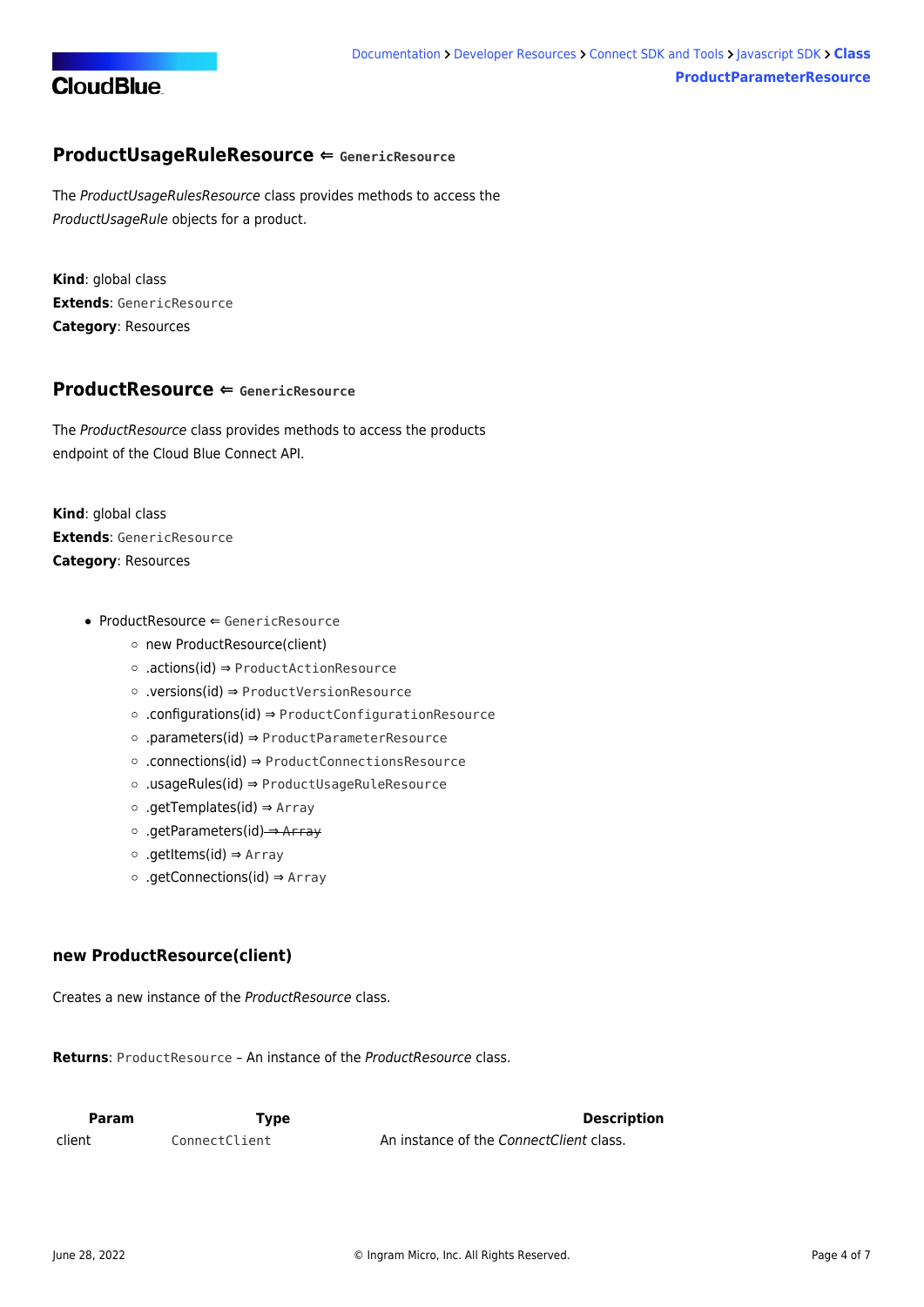

## **productResource.actions(id) ⇒ [ProductActionResource](#page-1-0)**

Returns an instance of the ProductActionResource for a Product.

**Kind**: instance method of [ProductResource](#page-4-0) **Returns**: [ProductActionResource](#page-1-0) – An instance of the ProductActionResource for the product.

<span id="page-5-0"></span>

|    | <b>Param</b> | Type   | <b>Description</b>                    |
|----|--------------|--------|---------------------------------------|
| id |              | string | The unique identifier of the Product. |

#### **productResource.versions(id) ⇒ [ProductVersionResource](#page-2-0)**

Returns an instance of the ProductVersionResource for a Product.

**Kind**: instance method of [ProductResource](#page-4-0)

**Returns**: [ProductVersionResource](#page-2-0) – An instance of the ProductVersionResource for the product.

<span id="page-5-1"></span>

|    | <b>Param</b> | Type   | <b>Description</b>                    |
|----|--------------|--------|---------------------------------------|
| id |              | string | The unique identifier of the Product. |

#### **productResource.configurations(id) ⇒ [ProductConfigurationResource](#page-3-0)**

Returns an instance of the ProductConfigurationResource for a ProductConfiguration.

**Kind**: instance method of [ProductResource](#page-4-0) **Returns**: [ProductConfigurationResource](#page-3-0) – An instance of the ProductConfigurationResource for the product.

<span id="page-5-2"></span>

|    | <b>Param</b> | Type   | <b>Description</b>                    |
|----|--------------|--------|---------------------------------------|
| id |              | string | The unique identifier of the Product. |

## **productResource.parameters(id) ⇒ [ProductParameterResource](#page-3-1)**

Returns an instance of the ProductParameterResource for a Product.

**Kind**: instance method of [ProductResource](#page-4-0)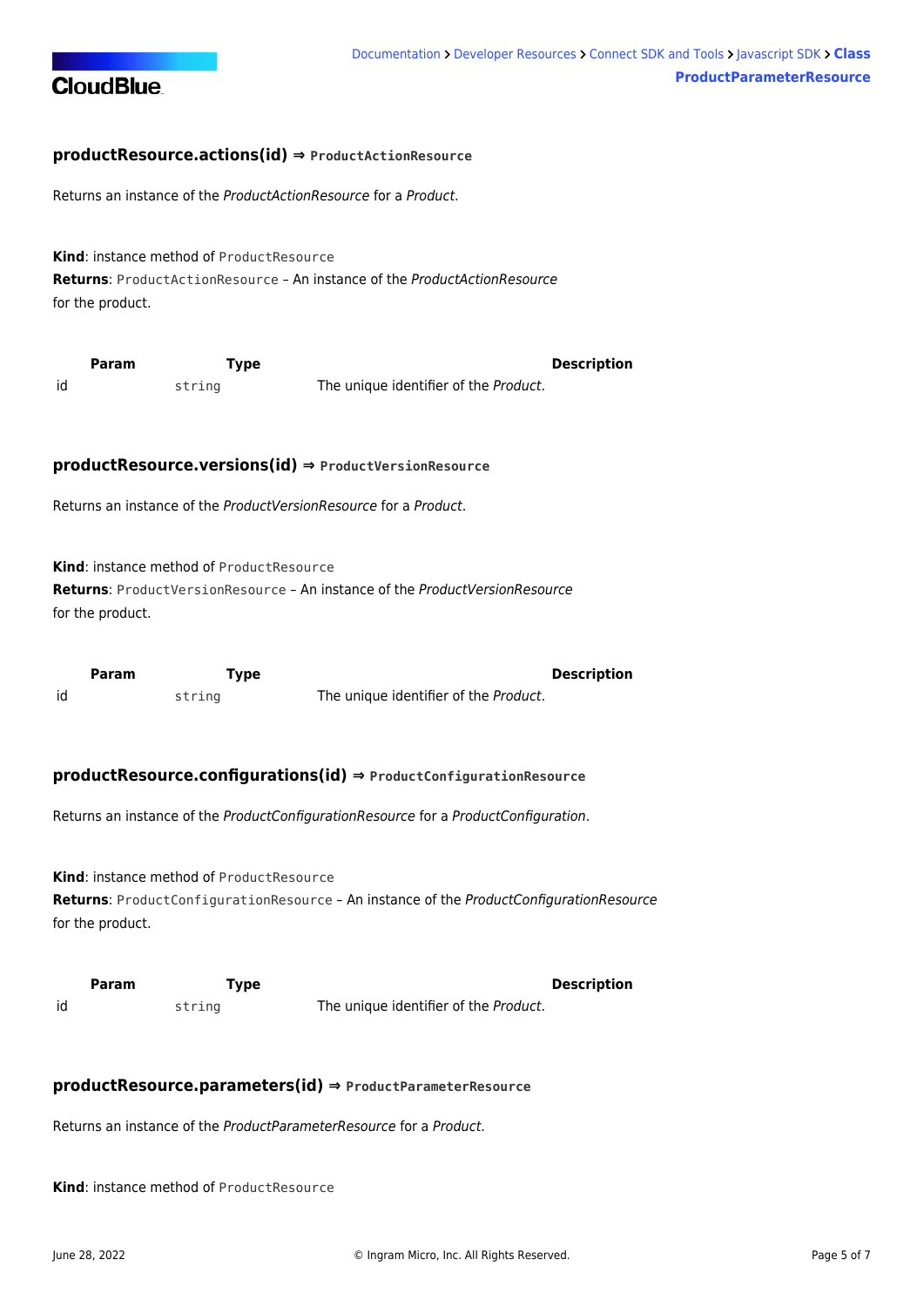

**Returns**: [ProductParameterResource](#page-3-1) – An instance of the ProductParameterResource for the product.

<span id="page-6-0"></span>

|    | Param | Type   |                                       | <b>Description</b> |
|----|-------|--------|---------------------------------------|--------------------|
| id |       | string | The unique identifier of the Product. |                    |

#### **productResource.connections(id) ⇒ [ProductConnectionsResource](#page-3-2)**

Returns an instance of the ProductConnectionsResource for a Product.

**Kind**: instance method of [ProductResource](#page-4-0) **Returns**: [ProductConnectionsResource](#page-3-2) – An instance of the ProductParameterResource for the product.

<span id="page-6-1"></span>

|    | Param | Type   |                                       | <b>Description</b> |
|----|-------|--------|---------------------------------------|--------------------|
| id |       | string | The unique identifier of the Product. |                    |

#### **productResource.usageRules(id) ⇒ [ProductUsageRuleResource](#page-3-3)**

Returns an instance of the ProductUsageRulesResource for a Product.

**Kind**: instance method of [ProductResource](#page-4-0)

**Returns**: [ProductUsageRuleResource](#page-3-3) – An instance of the ProductUsageRuleResource for the product.

<span id="page-6-2"></span>

|    | Param | rype   | <b>Description</b>                    |
|----|-------|--------|---------------------------------------|
| id |       | string | The unique identifier of the Product. |

## **productResource.getTemplates(id) ⇒ Array**

Returns the list of Template objects configured for the Product.

**Kind**: instance method of [ProductResource](#page-4-0) **Returns**: Array – The list of Template objects.

<span id="page-6-3"></span>

|    | <b>Param</b> | Type   |                                               | <b>Description</b> |
|----|--------------|--------|-----------------------------------------------|--------------------|
| id |              | strina | The unique identifier of the <i>Product</i> . |                    |